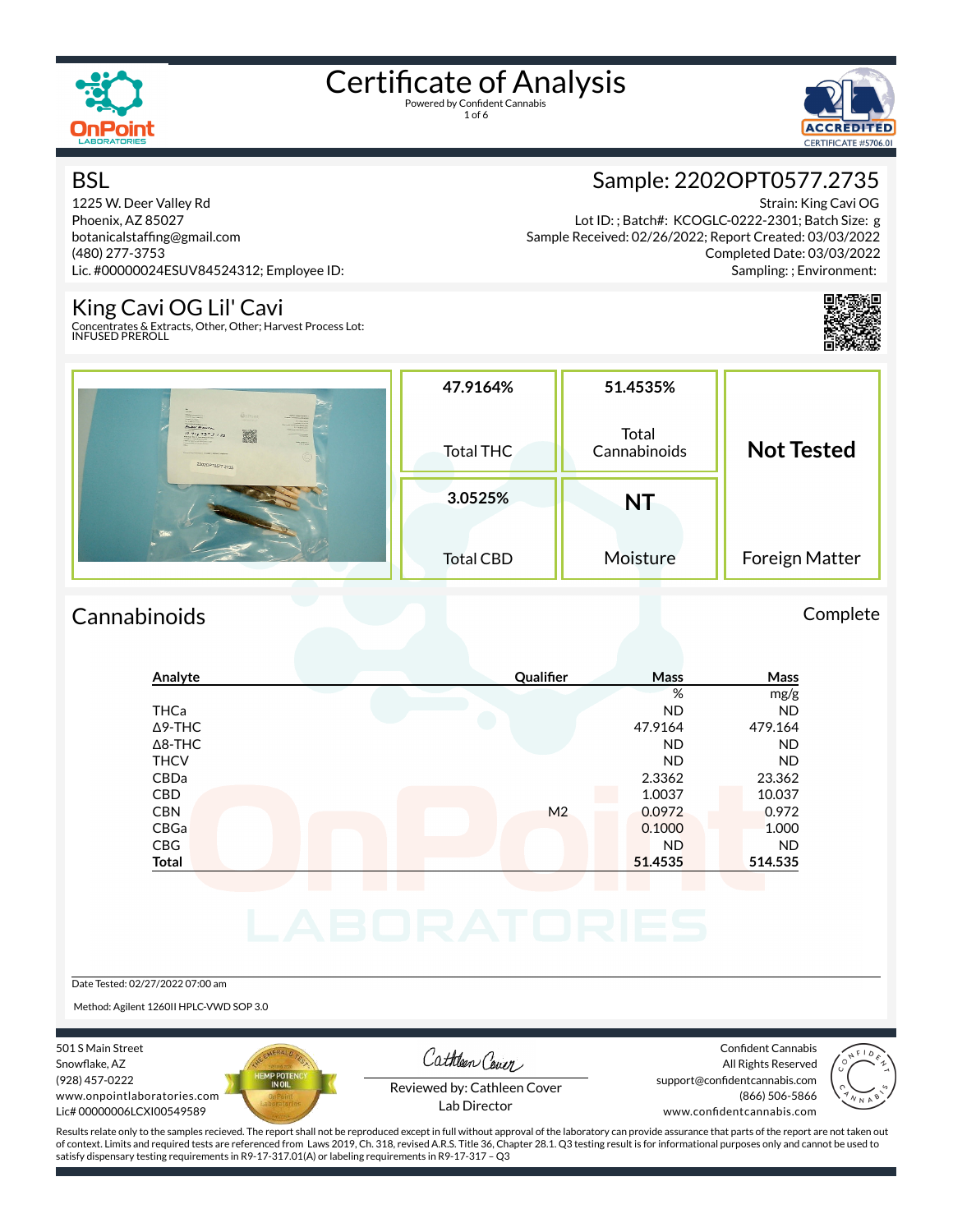

**BSL** 

# Certificate of Analysis

2 of 6



Strain: King Cavi OG

Completed Date: 03/03/2022 Sampling: ; Environment:

## Sample: 2202OPT0577.2735

Lot ID: ; Batch#: KCOGLC-0222-2301; Batch Size: g Sample Received: 02/26/2022; Report Created: 03/03/2022

1225 W. Deer Valley Rd Phoenix, AZ 85027 botanicalstaffing@gmail.com (480) 277-3753 Lic. #00000024ESUV84524312; Employee ID:

#### King Cavi OG Lil' Cavi

Concentrates & Extracts, Other, Other; Harvest Process Lot: INFUSED PREROLL

#### Microbials Pass



| Analyte                                     | Qualifier                   | Limit              | <b>Units</b>                                     | <b>Status</b> |
|---------------------------------------------|-----------------------------|--------------------|--------------------------------------------------|---------------|
|                                             |                             | CFU/g              | CFU/g                                            |               |
| Aspergillus                                 |                             | Not Detected in 1g | <b>ND</b>                                        | Pass          |
| E. Coli                                     |                             | 100.0000           | <b>ND</b>                                        | Pass          |
| Salmonella                                  |                             | Not Detected in 1g | <b>ND</b>                                        | Pass          |
|                                             |                             |                    |                                                  |               |
|                                             |                             |                    |                                                  |               |
|                                             |                             |                    |                                                  |               |
|                                             |                             |                    |                                                  |               |
|                                             |                             |                    |                                                  |               |
|                                             |                             |                    |                                                  |               |
|                                             |                             |                    |                                                  |               |
|                                             |                             |                    |                                                  |               |
|                                             |                             |                    |                                                  |               |
|                                             |                             |                    |                                                  |               |
|                                             |                             |                    |                                                  |               |
|                                             |                             |                    |                                                  |               |
|                                             |                             |                    |                                                  |               |
|                                             |                             |                    |                                                  |               |
|                                             |                             |                    |                                                  |               |
|                                             |                             |                    |                                                  |               |
|                                             |                             |                    |                                                  |               |
|                                             |                             |                    |                                                  |               |
|                                             |                             |                    |                                                  |               |
|                                             |                             |                    |                                                  |               |
|                                             |                             |                    |                                                  |               |
|                                             | LABORATORIES                |                    |                                                  |               |
|                                             |                             |                    |                                                  |               |
|                                             |                             |                    |                                                  |               |
|                                             |                             |                    |                                                  |               |
| Date Tested: 02/26/2022 12:00 am            |                             |                    |                                                  |               |
| Method: BioRad qPCR                         |                             |                    |                                                  |               |
|                                             |                             |                    |                                                  |               |
| 501 S Main Street<br>Snowflake, AZ          | Cathleen Cover              |                    | <b>Confident Cannabis</b><br>All Rights Reserved |               |
| MICROBIAL 2<br>SALMONELLA<br>(928) 457-0222 |                             |                    | support@confidentcannabis.com                    |               |
| www.onpointlaboratories.com                 | Reviewed by: Cathleen Cover |                    | (866) 506-5866                                   |               |
|                                             |                             |                    |                                                  |               |
| Lic#00000006LCXI00549589                    | Lab Director                |                    | www.confidentcannabis.com                        |               |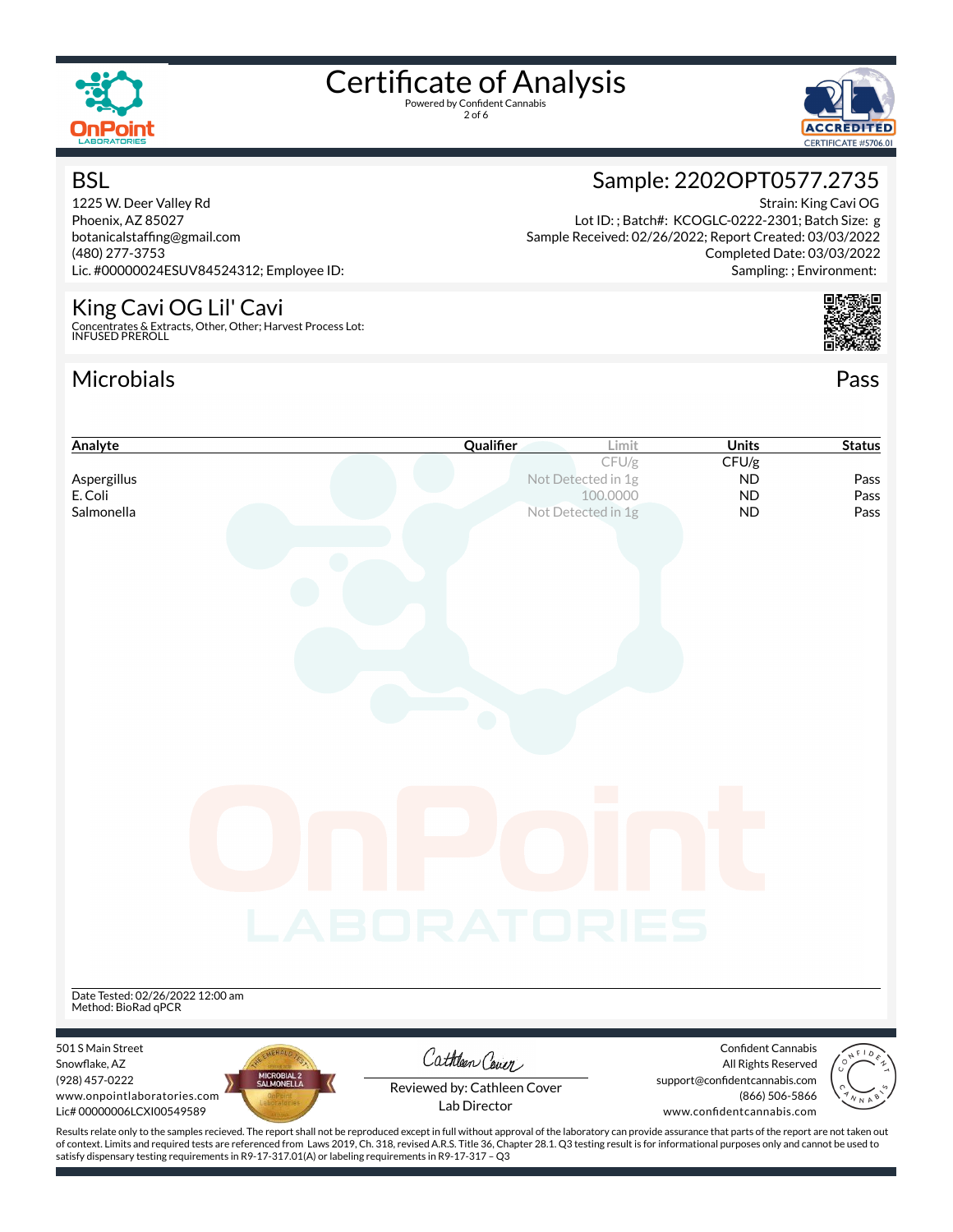

**BSL** 

# Certificate of Analysis

3 of 6



### Sample: 2202OPT0577.2735

Lot ID: ; Batch#: KCOGLC-0222-2301; Batch Size: g Sample Received: 02/26/2022; Report Created: 03/03/2022

1225 W. Deer Valley Rd Phoenix, AZ 85027 botanicalstaffing@gmail.com (480) 277-3753 Lic. #00000024ESUV84524312; Employee ID:

#### King Cavi OG Lil' Cavi

Concentrates & Extracts, Other, Other; Harvest Process Lot: INFUSED PREROLL

#### Mycotoxins Pass



Strain: King Cavi OG



| Analyte                                                                                         | Qualifier      | LOO                                         | Limit                     | <b>Units</b>                  | <b>Status</b>                                                                |  |
|-------------------------------------------------------------------------------------------------|----------------|---------------------------------------------|---------------------------|-------------------------------|------------------------------------------------------------------------------|--|
| Ochratoxin A<br><b>Total Aflatoxins</b>                                                         | V <sub>1</sub> | PPB<br>10.0000<br>10.0000                   | PPB<br>20.0000<br>20.0000 | PPB<br><b>ND</b><br><b>ND</b> | Pass<br>Pass                                                                 |  |
|                                                                                                 |                |                                             |                           |                               |                                                                              |  |
|                                                                                                 |                |                                             |                           |                               |                                                                              |  |
|                                                                                                 |                |                                             |                           |                               |                                                                              |  |
|                                                                                                 |                |                                             |                           |                               |                                                                              |  |
|                                                                                                 |                |                                             |                           |                               |                                                                              |  |
|                                                                                                 |                |                                             |                           |                               |                                                                              |  |
|                                                                                                 | LABORATORIES   |                                             |                           |                               |                                                                              |  |
| Date Tested: 03/01/2022 12:00 am<br>Method: Agilent Ultivo LC/MS                                |                |                                             |                           |                               |                                                                              |  |
| 501 S Main Street<br>Snowflake, AZ                                                              |                | Cathleen Cover                              |                           |                               | Confident Cannabis<br>All Rights Reserved                                    |  |
| (928) 457-0222<br><b>MYCOTOXINS</b><br>www.onpointlaboratories.com<br>Lic# 00000006LCXI00549589 |                | Reviewed by: Cathleen Cover<br>Lab Director |                           |                               | support@confidentcannabis.com<br>(866) 506-5866<br>www.confidentcannabis.com |  |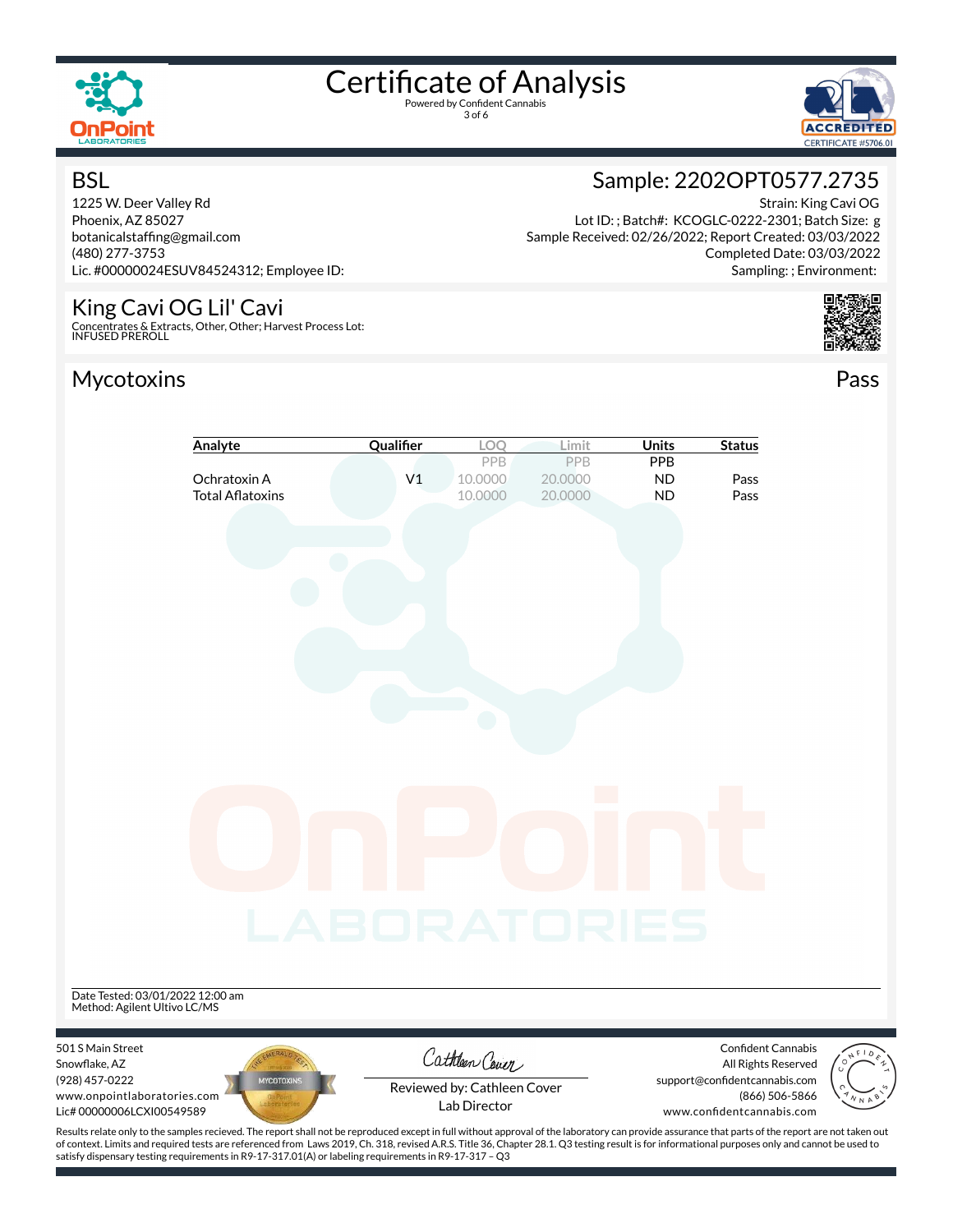

4 of 6



#### **BSL**

1225 W. Deer Valley Rd Phoenix, AZ 85027 botanicalstaffing@gmail.com (480) 277-3753 Lic. #00000024ESUV84524312; Employee ID:

#### King Cavi OG Lil' Cavi

Concentrates & Extracts, Other, Other; Harvest Process Lot: INFUSED PREROLL

### Heavy Metals **Pass**

### Sample: 2202OPT0577.2735

Strain: King Cavi OG Lot ID: ; Batch#: KCOGLC-0222-2301; Batch Size: g Sample Received: 02/26/2022; Report Created: 03/03/2022 Completed Date: 03/03/2022 Sampling: ; Environment:



| Analyte                                                                                                                                                                                                                                                                                                                                               | Qualifier           | Mass                                                                                                      | LOQ              | Limit             | <b>Status</b>                                                                                                             |
|-------------------------------------------------------------------------------------------------------------------------------------------------------------------------------------------------------------------------------------------------------------------------------------------------------------------------------------------------------|---------------------|-----------------------------------------------------------------------------------------------------------|------------------|-------------------|---------------------------------------------------------------------------------------------------------------------------|
|                                                                                                                                                                                                                                                                                                                                                       |                     | PPB                                                                                                       | PPB              | PPB               |                                                                                                                           |
| Arsenic                                                                                                                                                                                                                                                                                                                                               |                     | <loq< th=""><th>200.00</th><th>400.00</th><th>Pass</th></loq<>                                            | 200.00           | 400.00            | Pass                                                                                                                      |
| Cadmium<br>Lead                                                                                                                                                                                                                                                                                                                                       |                     | $<$ LOQ<br><loq< th=""><th>200.00<br/>500.00</th><th>400.00<br/>1000.00</th><th>Pass<br/>Pass</th></loq<> | 200.00<br>500.00 | 400.00<br>1000.00 | Pass<br>Pass                                                                                                              |
| Mercury                                                                                                                                                                                                                                                                                                                                               |                     | <loq< th=""><th>600.00</th><th>1200.00</th><th>Pass</th></loq<>                                           | 600.00           | 1200.00           | Pass                                                                                                                      |
|                                                                                                                                                                                                                                                                                                                                                       |                     |                                                                                                           |                  |                   |                                                                                                                           |
|                                                                                                                                                                                                                                                                                                                                                       |                     |                                                                                                           |                  |                   |                                                                                                                           |
| Date Tested: 02/28/2022 12:00 am<br>Method: Agilent 7800 ICP MS                                                                                                                                                                                                                                                                                       | <b>_ABORATORIES</b> |                                                                                                           |                  |                   |                                                                                                                           |
| 501 S Main Street<br>Snowflake, AZ<br>HEAVY METALS<br>IN HEMP OIL<br>(928) 457-0222<br>www.onpointlaboratories.com<br>Lic# 00000006LCXI00549589<br>Results relate only to the samples recieved. The report shall not be reproduced except in full without approval of the laboratory can provide assurance that parts of the report are not taken out |                     | Cathleen Cover<br>Reviewed by: Cathleen Cover<br>Lab Director                                             |                  |                   | Confident Cannabis<br>All Rights Reserved<br>support@confidentcannabis.com<br>(866) 506-5866<br>www.confidentcannabis.com |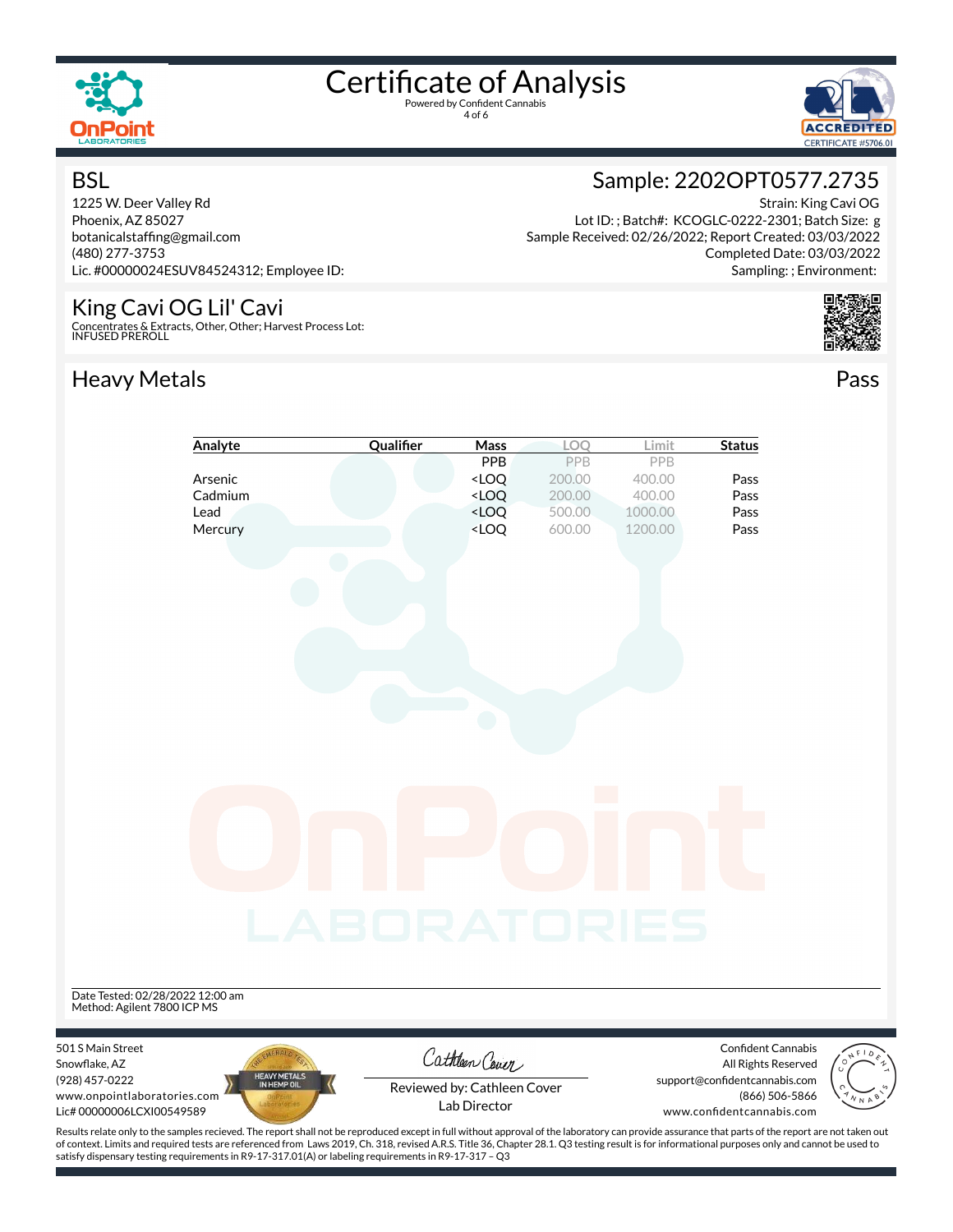



#### **BSL**

1225 W. Deer Valley Rd Phoenix, AZ 85027 botanicalstaffing@gmail.com (480) 277-3753 Lic. #00000024ESUV84524312; Employee ID:

#### King Cavi OG Lil' Cavi

Concentrates & Extracts, Other, Other; Harvest Process Lot: INFUSED PREROLL

| <b>Pesticides</b>   |                  |            |            |            |               |                    |                  |            |            |            | Pass          |
|---------------------|------------------|------------|------------|------------|---------------|--------------------|------------------|------------|------------|------------|---------------|
| Analyte             | <b>Qualifier</b> | LOO        | Limit      | Units      | <b>Status</b> | Analyte            | <b>Qualifier</b> | LOO        | Limit      | Units      | <b>Status</b> |
|                     |                  | <b>PPM</b> | <b>PPM</b> | <b>PPM</b> |               |                    |                  | <b>PPM</b> | <b>PPM</b> | <b>PPM</b> |               |
| <b>DDVP</b>         | L1               | 0.0500     | 0.1000     | <b>ND</b>  | Pass          | Hexythiazox        | V <sub>1</sub>   | 0.5000     | 1.0000     | <b>ND</b>  | Pass          |
| Abamectin           |                  | 0.2500     | 0.5000     | <b>ND</b>  | Pass          | Imazalil           | V <sub>1</sub>   | 0.1000     | 0.2000     | <b>ND</b>  | Pass          |
| Acephate            |                  | 0.2000     | 0.4000     | <b>ND</b>  | Pass          | Imidacloprid       | V <sub>1</sub>   | 0.2000     | 0.4000     | <b>ND</b>  | Pass          |
| Acequinocyl         | V <sub>1</sub>   | 1.0000     | 2.0000     | <b>ND</b>  | Pass          | Kresoxim Methyl    |                  | 0.2000     | 0.4000     | <b>ND</b>  | Pass          |
| Acetamiprid         |                  | 0.1000     | 0.2000     | <b>ND</b>  | Pass          | Malathion          |                  | 0.1000     | 0.2000     | <b>ND</b>  | Pass          |
| Aldicarb            |                  | 0.2000     | 0.4000     | <b>ND</b>  | Pass          | Metalaxyl          |                  | 0.1000     | 0.2000     | <b>ND</b>  | Pass          |
| Azoxystrobin        |                  | 0.1000     | 0.2000     | <b>ND</b>  | Pass          | Methiocarb         |                  | 0.1000     | 0.2000     | <b>ND</b>  | Pass          |
| Bifenazate          |                  | 0.1000     | 0.2000     | <b>ND</b>  | Pass          | Methomyl           |                  | 0.2000     | 0.4000     | <b>ND</b>  | Pass          |
| Bifenthrin          | V <sub>1</sub>   | 0.1000     | 0.2000     | <b>ND</b>  | Pass          | Myclobutanil       |                  | 0.1000     | 0.2000     | <b>ND</b>  | Pass          |
| Boscalid            |                  | 0.2000     | 0.4000     | <b>ND</b>  | Pass          | Naled              |                  | 0.2500     | 0.5000     | <b>ND</b>  | Pass          |
| Carbaryl            |                  | 0.1000     | 0.2000     | <b>ND</b>  | Pass          | Oxamvl             |                  | 0.5000     | 1.0000     | <b>ND</b>  | Pass          |
| Carbofuran          |                  | 0.1000     | 0.2000     | <b>ND</b>  | Pass          | Paclobutrazol      |                  | 0.2000     | 0.4000     | <b>ND</b>  | Pass          |
| Chlorantraniliprole | V <sub>1</sub>   | 0.1000     | 0.2000     | <b>ND</b>  | Pass          | Permethrins        | V <sub>1</sub>   | 0.1000     | 0.2000     | <b>ND</b>  | Pass          |
| Chlorfenapyr        | V <sub>1</sub>   | 0.5000     | 1.0000     | <b>ND</b>  | Pass          | Phosmet            |                  | 0.1000     | 0.2000     | <b>ND</b>  | Pass          |
| Chlorpyrifos        |                  | 0.1000     | 0.2000     | <b>ND</b>  | Pass          | Piperonyl Butoxide |                  | 1.0000     | 2.0000     | <b>ND</b>  | Pass          |
| Clofentezine        |                  | 0.1000     | 0.2000     | <b>ND</b>  | Pass          | Prallethrin        |                  | 0.1000     | 0.2000     | <b>ND</b>  | Pass          |
| Cyfluthrin          | V1L1             | 0.5000     | 1.0000     | <b>ND</b>  | Pass          | Propiconazole      |                  | 0.2000     | 0.4000     | <b>ND</b>  | Pass          |
| Cypermethrin        | V <sub>1</sub>   | 0.5000     | 1.0000     | <b>ND</b>  | Pass          | Propoxur           |                  | 0.1000     | 0.2000     | <b>ND</b>  | Pass          |
| Daminozide          |                  | 0.5000     | 1.0000     | <b>ND</b>  | Pass          | Pyrethrins         |                  | 0.5000     | 1.0000     | <b>ND</b>  | Pass          |
| Diazinon            |                  | 0.1000     | 0.2000     | <b>ND</b>  | Pass          | Pyridaben          | V <sub>1</sub>   | 0.1000     | 0.2000     | <b>ND</b>  | Pass          |
| Dimethoate          |                  | 0.1000     | 0.2000     | <b>ND</b>  | Pass          | Spinosad           | V <sub>1</sub>   | 0.1000     | 0.2000     | <b>ND</b>  | Pass          |
| Ethoprophos         |                  | 0.1000     | 0.2000     | <b>ND</b>  | Pass          | Spiromesifen       |                  | 0.1000     | 0.2000     | <b>ND</b>  | Pass          |
| Etofenprox          | V <sub>1</sub>   | 0.2000     | 0.4000     | <b>ND</b>  | Pass          | Spirotetramat      | V <sub>1</sub>   | 0.1000     | 0.2000     | <b>ND</b>  | Pass          |
| Etoxazole           |                  | 0.1000     | 0.2000     | <b>ND</b>  | Pass          | Spiroxamine        | V <sub>1</sub>   | 0.2000     | 0.4000     | <b>ND</b>  | Pass          |
| Fenoxycarb          | V <sub>1</sub>   | 0.1000     | 0.2000     | <b>ND</b>  | Pass          | Tebuconazole       |                  | 0.2000     | 0.4000     | <b>ND</b>  | Pass          |
| Fenpyroximate       | V <sub>1</sub>   | 0.2000     | 0.4000     | <b>ND</b>  | Pass          | Thiacloprid        | V <sub>1</sub>   | 0.1000     | 0.2000     | <b>ND</b>  | Pass          |
| Fipronil            |                  | 0.2000     | 0.4000     | <b>ND</b>  | Pass          | Thiamethoxam       |                  | 0.1000     | 0.2000     | <b>ND</b>  | Pass          |
| Flonicamid          |                  | 0.5000     | 1.0000     | <b>ND</b>  | Pass          | Trifloxystrobin    |                  | 0.1000     | 0.2000     | <b>ND</b>  | Pass          |
| Fludioxonil         | V <sub>1</sub>   | 0.2000     | 0.4000     | <b>ND</b>  | Pass          |                    |                  |            |            |            |               |



Date Tested: 03/01/2022 12:00 am Method: Agilent Ultivo LC/MS

501 S Main Street Snowflake, AZ (928) 457-0222 www.onpointlaboratories.com Lic# 00000006LCXI00549589



Cathleen Cover Reviewed by: Cathleen Cover

Lab Director

Confident Cannabis All Rights Reserved support@confidentcannabis.com (866) 506-5866



www.confidentcannabis.com

Results relate only to the samples recieved. The report shall not be reproduced except in full without approval of the laboratory can provide assurance that parts of the report are not taken out of context. Limits and required tests are referenced from Laws 2019, Ch. 318, revised A.R.S. Title 36, Chapter 28.1. Q3 testing result is for informational purposes only and cannot be used to satisfy dispensary testing requirements in R9-17-317.01(A) or labeling requirements in R9-17-317 – Q3

#### Sample: 2202OPT0577.2735

Strain: King Cavi OG Lot ID: ; Batch#: KCOGLC-0222-2301; Batch Size: g Sample Received: 02/26/2022; Report Created: 03/03/2022 Completed Date: 03/03/2022 Sampling: ; Environment: